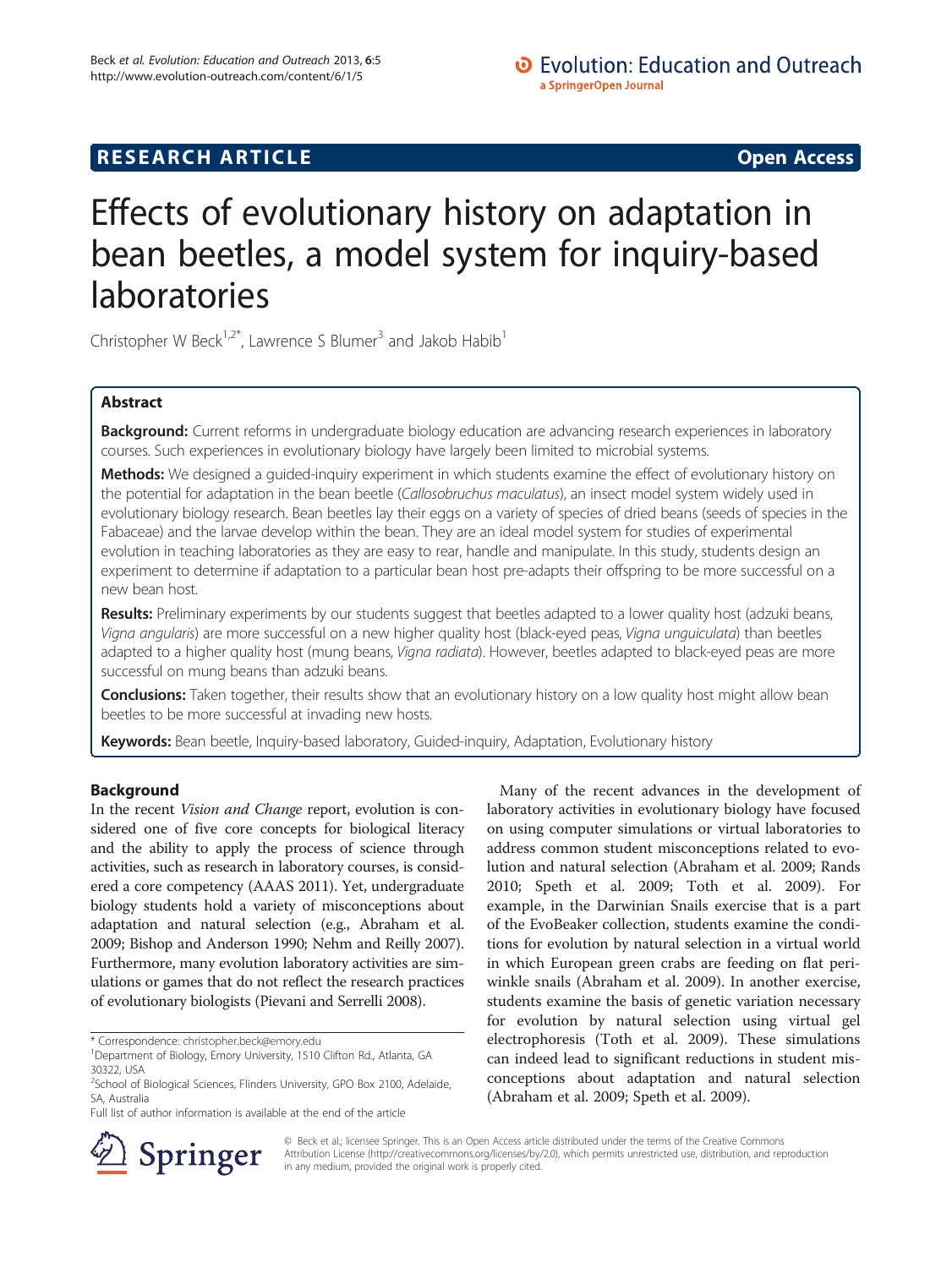However, in most cases, evolution simulations do not address the need for authentic research experiences in evolutionary biology in undergraduate laboratories. An exception is Avida-ED, which is based on the Avida system that is widely used in research (Speth et al. [2009](#page-5-0)). Frasier and Roderick [\(2011\)](#page-5-0) found that integrating research projects that were designed and implemented by their students was an important component of their reform of an undergraduate evolution course. In cases in which research experiences in evolutionary biology are integrated in a laboratory course, bacteria are typically used as the model system, given the short generation time, large population sizes and ease of manipulation (Brockhurst [2010;](#page-5-0) Frasier and Roderick [2011\)](#page-5-0). To expand the range of available model systems for undergraduate evolutionary biology laboratories, we designed a guided-inquiry experiment in which students examine the effect of evolutionary history on the potential for adaptation in the bean beetle (Callosobruchus maculatus), an insect model system widely used in evolutionary biology research.

#### Bean beetles as a model system

The bean beetle has become well-established as a model system for inquiry-based laboratory exercises (Beck and Blumer [2007](#page-5-0)). Other inquiry-based laboratory exercises in evolutionary biology also use bean beetles (Beck and Blumer [2009](#page-5-0); Blumer and Beck [2010](#page-5-0)). In addition to their use in teaching, bean beetles are widely used as a model system in evolutionary biology research, which allows students to connect the research that they are doing in their laboratory courses with research in the field.

Bean beetles are tropical and subtropical agricultural pest insects. Females lay their eggs on the surface of beans (seeds in the Family Fabaceae). They most commonly infest stores of mung beans (Vigna radiata), adzuki beans (Vigna angularis) or black-eyed peas (Vigna unguiculata), but can successfully emerge from other bean species (Messina et al. [2009](#page-5-0)). Eggs are deposited singly and 8 to 10 days after oviposition, a beetle larva (maggot) burrows directly from the egg into the bean. At 25° to 30°C, pupation and emergence of an adult beetle occurs 25 to 35 days after an egg was deposited. Adults are mature 24 to 36 hours after emergence and they do not need to feed. As a result, the entire life cycle can be readily and successfully completed without the provision of water or any food source other than the dried beans upon which the eggs are laid. Adults live for an average of 12 to 14 days during which time mating and oviposition occurs. Adult sexes can be distinguished by means of readily observed morphological differences that are easily seen with the naked eye. Females have dark stripes on each side of the posterior dorsal abdomen that are not found in males. Females have a lifetime egg production ranging from 30 to 100 in laboratory cultures. Because bean beetles are a stored product pest, the laboratory environment is very similar to the environment that these beetles would experience in nature. Virgin adults are easily isolated because females will lay a single egg on each bean when provided with a large number of beans on which to oviposit. Isolating single-egg beans ensures that the emerging adult is a virgin. The adults are easy to handle with forceps or a fly brush, and although they have fully functional wings, they prefer to crawl. Consequently, adults are very easy to pick from their culture container without anesthesia or special tools. Additional details on the natural history and laboratory culture of bean beetles can be found at [www.](http://www.beanbeetles.org/handbook) [beanbeetles.org/handbook](http://www.beanbeetles.org/handbook).

# **Methods**

# Experiments to test effects of evolutionary history

To address student understanding of the effects of evolutionary history in adaptation, we designed two related, guided-inquiry experiments in which students examine the effect of evolutionary history on the potential for adaptation in the bean beetle (Callosobruchus maculatus) [see Additional files [1](#page-5-0) and [2](#page-5-0) for student handouts]. The experiments are designed as guided-inquiry activities in which students are provided with some background and the question to be addressed and then they are challenged to design experiments and generate predictions related to the hypotheses given their experimental design (D'Avanzo [1996](#page-5-0)). Students are asked to design their experiments and generate their predictions as a pre-laboratory assignment. At the beginning of class, the instructor asks the students if they have particular questions based on their prelaboratory work. Then, students work in groups to share their experimental designs and to come to a consensus design. Each group then shares their experimental design with the class and the instructor facilitates a discussion of the pros and cons of each experimental design. The class then develops a consensus experimental design that is conducted by all the students. An alternative is to allow each laboratory group to conduct their own consensus experiment, which is feasible with bean beetles as the materials are inexpensive and it is relatively easy to have a large number of beetles available for students.

Following setup of an experiment, data collection, analysis of results and interpretation of findings (described in the paragraphs below), an essential final step in any authentic research activity is the reporting and presentation of findings. Reporting and presentation activities are used for the purpose of assessing student knowledge of the scientific process and as a means of providing constructive feedback to students on the research they conducted. We have used a variety of reporting and presentation methods for this purpose, including written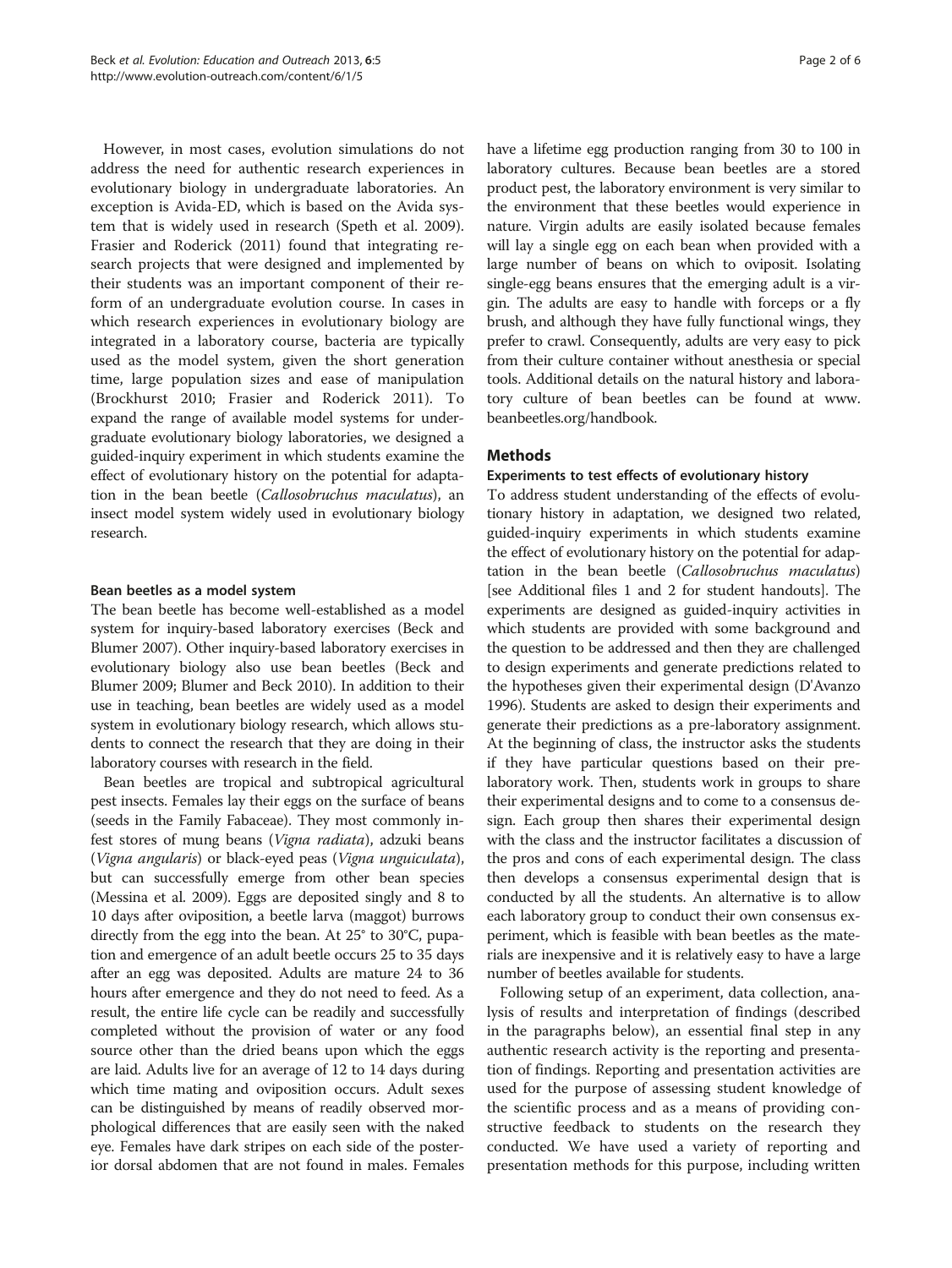reports in scientific paper format, poster presentations coupled with one-on-one student-instructor interviews at the poster, and contributed paper format oral presentations with PowerPoint slides. Oral presentations are typically made to the entire laboratory class and provide a valuable discussion opportunity for students to question each other on their research methods, assumptions, data analyses and interpretation. Depending on the size of the class, poster and oral presentations can be done individually or in groups.

# Results and discussion

#### Experiment 1

#### Experimental design

In the first guided-inquiry experiment [see Additional file [1\]](#page-5-0), students are given bean beetles that have been reared on either mung beans or adzuki beans for many generations. They are asked to design an experiment to address the question of whether adaptation to a particular host might pre-adapt a population for a switch to another host. Black-eyed peas are provided as an alternative host. Typically, students propose experiments in which females from mung bean and adzuki bean stock cultures are allowed to lay eggs on black-eyed peas. Many students also propose that they need "controls" in which females from mung bean cultures lay eggs on mung beans and females from adzuki bean cultures lay eggs on adzuki beans. Although such "controls" would allow students to compare the success of beetles on their natal hosts as compared to a novel host, they are not necessary to address the question of pre-adaptation.

Students suggest a wide range of dependent parameters to measure, including survival rate, development time, adult size and adult life span. The instructor may need to guide students to parameters that can be measured easily given the constraints of the course. For example, survival, or adult emergence success rates, can readily be tabulated as adults produce an emergence hole in the bean that is easily visible. Development time (egg to adult emergence) and body mass may be measured if students are able to check cultures daily once beetles begin emerging. However, if students are only in the laboratory once per week, development time and body mass cannot be evaluated with meaningful precision. Yet, other measures of body size that do not change with age, such as elytra length, can be measured instead. [See [www.beanbeetles.org/handbook](http://www.beanbeetles.org/handbook) for details on linear measures of body size.] Typically, the duration of the semester precludes students measuring adult lifespan or clutch size of emerged females. On occasion, students will suggest measuring parameters that are not relevant, such as sex ratio. Students may also need to be reminded that larval development occurs within the bean so measuring larvae is not possible.

Other important considerations are the potentially confounding effects of larval competition and sexual size dimorphism on the parameters that students measure. Intraspecific competition among larvae within the same bean can result in reduced survival, extended development time, and reduced adult size at emergence (e.g., Messina [1991\)](#page-5-0). As a result, beans with single eggs should be used in the experiment. Because adults emerge three to four weeks after egg-laying, the isolation of beans with single eggs can be done over the course of several laboratory periods. Females are substantially larger than males in body mass and elytra length. Therefore, it is important that students record the sex of emerging adults and analyze the data for males and females separately.

#### Student results

Our students designed an experiment in which females from mung bean and adzuki bean stock cultures were allowed to oviposit on black-eyed peas. Mung beans and adzuki beans are equally related to black-eyed peas (i.e., share the same most recent common ancestor) based on current phylogenies of the genus Vigna (Wang et al. [2008](#page-5-0)). However, adzuki beans are lower quality hosts than both mung beans and black-eyed peas (USDA Agricultural Research Service Nutrient Data Laboratory [2012](#page-5-0)). Students record time to adult emergence, mass at emergence and sex for beetles emerging from beans with single eggs. For both males and females, time to adult emergence was shorter if the maternal host was adzuki rather than mung (male:  $t = -3.46$ , df = 39, P = 0.001; female:  $t = -3.69$ ,  $df = 35$ ,  $P = 0.001$ ) (Figure 1). In contrast, maternal host had only a marginally significant effect on mass at emergence for females (t =  $-1.93$ , df = 38,  $P = 0.061$ ) and no effect in males (t = -0.36, df = 57,  $P = 0.72$ ) (Figure [2\)](#page-3-0).

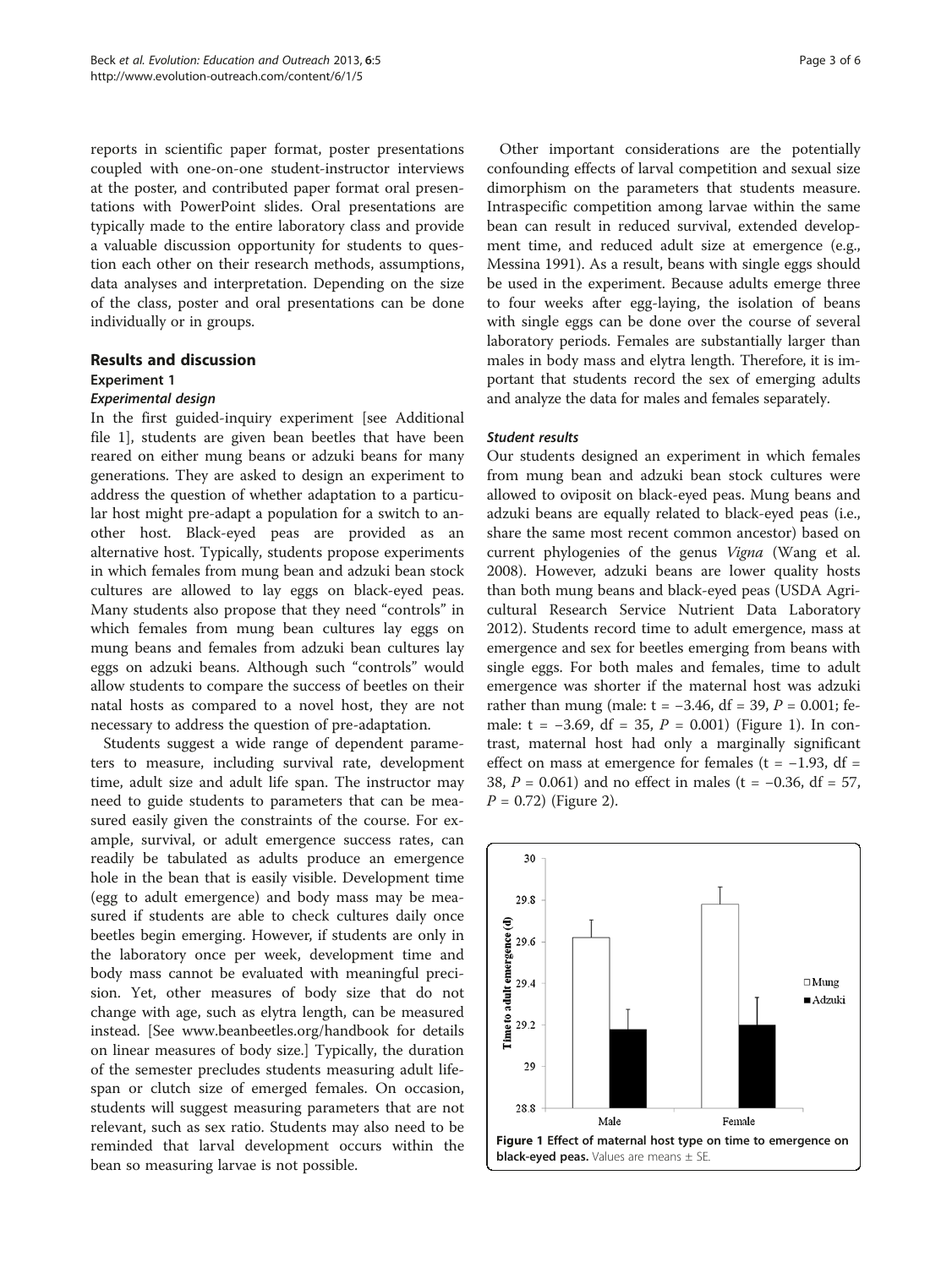<span id="page-3-0"></span>

In analyzing and interpreting their data from this first experiment, several students noted the possibility that the effects of previous host on offspring emerging from black-eyed peas could be due to non-genetic maternal effects. Female body size is positively correlated with egg size in bean beetles (Fox [1994b](#page-5-0)), and offspring from larger eggs develop more quickly and emerge at larger sizes than offspring from smaller eggs (Fox [1994a](#page-5-0)). Furthermore, host type is known to affect adult body size (Messina [2004\)](#page-5-0); therefore, differences in the time to adult emergence could be due to differences in the size of females from the original mung and adzuki stock cultures. To control for non-genetic maternal effects, students could measure the body size of females or the size of the eggs produced and use these measures as covariates in their analysis. Another approach would be to measure traits of offspring from the second generation



on the new host. Student data from the second generation of offspring emerging from black-eyed peas are similar to those from the first generation with original host significantly affecting time to adult emergence (male:  $t = 5.88$ , df = 39,  $P$  <0.001; female:  $t = 5.04$ , df = 245,  $P \le 0.001$ ) (Figure 3), but not mass at emergence (male:  $t = -1.29$ ,  $df = 38$ ,  $P = 0.21$ ; female:  $t = 0.12$ ,  $df =$ 245,  $P = 0.91$  (Figure 4).

Both sets of results are consistent with the idea that adaptation to a low quality host (adzuki beans) pre-adapts bean beetles for a switch to a higher quality host (blackeyed peas). However, based on current genetic data, we cannot discount the possibility that adzuki beans are more genetically similar to black-eyed peas than mung beans are to black-eyed peas. In contrast to the suggestion that a low quality host pre-adapts beetles for a switch to a higher quality host, Messina and Jones ([2009](#page-5-0)) found that bean beetles adapted to lentils (Lens culinaris), a low quality host, were not more likely to be successful on other hosts than beetles adapted to mung beans. Yet, in their experiment, beetles from both hosts were passaged for one generation through mung beans before being introduced to a new host. Therefore, variants in the lentil lines that were successful on mung beans were selected. No differences between lentil and mung lines were found on mung beans.

#### Experiment 2

#### Experimental design

Traditional views of plant-insect interactions suggest that insects are more likely to successfully switch to new hosts that are closely related to their original host plant, as these hosts are more likely to be similar in a range of characteristics, including the secondary compounds produced by the host plant (Agosta [2006\)](#page-5-0). However, if we

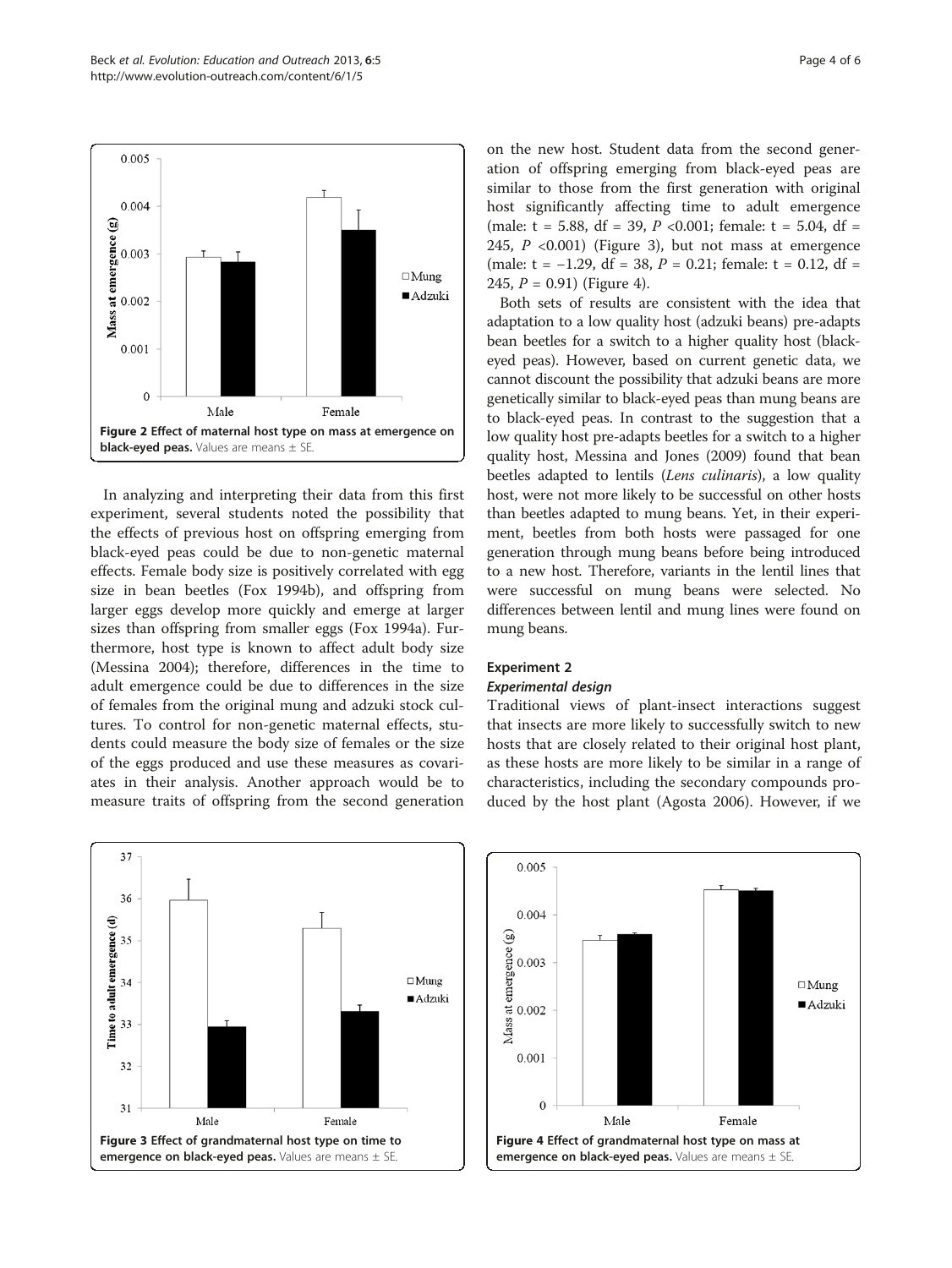

consider variation in insect life histories in the context of resource allocation (Boggs [2009](#page-5-0)), low quality hosts might select for 'thrifty phenotypes' in terms of resource allocation. Therefore, individuals adapted to low quality hosts might more readily switch to higher quality hosts. Although the results of Experiment 1 are consistent with this thrifty phenotype hypothesis, they do not exclude the possibility of genetic similarity as the reason that beetles adapted to adzuki beans are more successful on black-eyed peas than those adapted to mung beans.

We developed a second guided-inquiry experiment [See Additional file [2\]](#page-5-0) similar to Experiment 1, but provide students with the previous results from Experiment 1. In this experiment, students are asked to design an experiment to distinguish between the two hypotheses for the effects of evolutionary history on host switch success. For this experiment, students are provided with bean beetles adapted to black-eyed peas. Typically, students propose an experiment in which females from black-eyed pea stock cultures are allowed to lay eggs on either mung or adzuki beans. As with Experiment 1, many students also propose that they need controls in which females from black-eyed pea cultures lay eggs on black-eyed peas. Again, such controls would allow students to compare the success of beetles on their natal host as compared to a novel host, but they are not necessary to distinguish between the two hypotheses. Students may struggle with the predictions that would be consistent with each hypothesis, especially since the differences in the genetic similarity of mung and adzuki beans to black-eyed peas are unknown. Since beetles adapted to adzuki beans were more successful on blackeyed peas than beetles adapted to mung beans, we would expect beetles from black-eyed peas to be more successful on adzuki beans than mung beans, if genetic



similarity between hosts were most important (reciprocal success in host switching between closely-related hosts). In contrast, beetles from black-eyed peas should be more successful on mung beans than adzuki beans if host quality is most important, as both mung beans and black-eyed peas are higher quality hosts than adzuki beans. The types of dependent variables often proposed by students and additional considerations that instructors should present to their students are the same as for Experiment 1.

#### Student results

Our students designed an experiment in which females from black-eyed pea stock cultures were allowed to oviposit on either mung or adzuki beans. They also insisted on controls in which females oviposited on black-eyed peas. Since the experiment is a guided-inquiry experiment and collecting data on the controls provides additional, albeit unnecessary data, instructors should allow students to pursue such tangents. The students collected data on emergence success, time to adult emergence, elytra length and sex.

Beetles were much more likely to successfully emerge from mung beans (68%) than from adzuki beans (41%) (Fisher's Exact Test,  $P \le 0.001$ ). For both males and females, beetles developed from egg to emergence more rapidly in mung beans than in adzuki beans (male:  $t = -7.21$ , df = 177, P <0.001; female: t = −7.40, df = 177, P <0.001) (Figure 5). Females reared on mung beans were also significantly larger than those reared on adzuki beans ( $t = 2.61$ ,  $df = 212$ ,  $P = 0.01$ ) (Figure 6). However, body size for males was not influenced by host type (t = 0.86, df = 203,  $P =$ 0.39) (Figure 6).

Overall, the results from Experiment 1 and Experiment 2 support the thrifty phenotype hypothesis. Beetles adapted